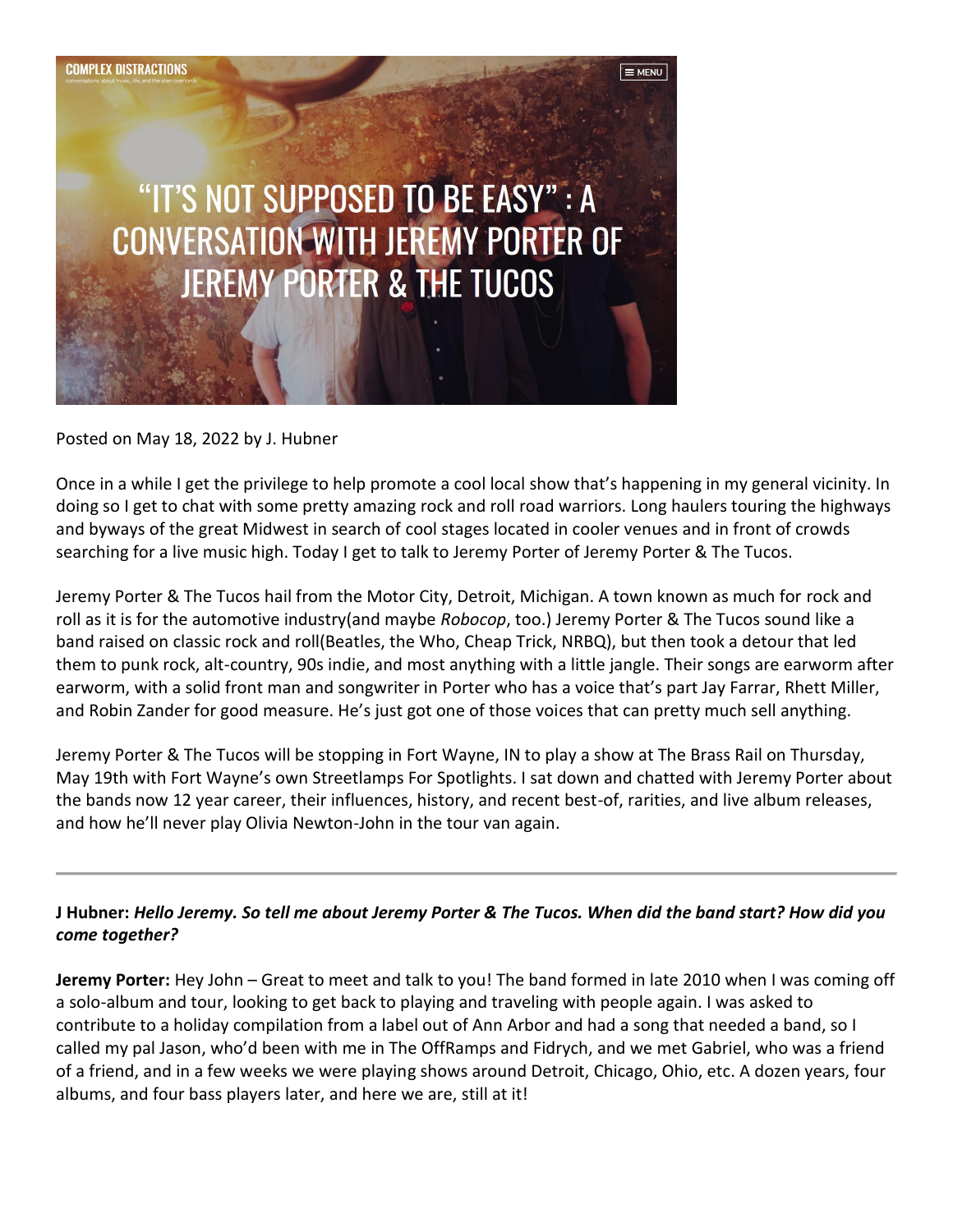

# **J Hubner:** *Who were some bands you guys bonded over? I definitely hear bits of power pop, punk, and alternative country ala Uncle Tupelo, Old 97s, and The Bottle Rockets.*

**Jeremy Porter:** Yeah, I can't deny any of that stuff. It doesn't really show in our sound much, but we were and are all into Descendents. That's one of the few bands that we all really liked. Uncle Tupelo was in there for sure, and The Beatles and The Who, and there might be a couple others, but we start to branch in different directions pretty quick after that. Back in those early days, Jason and Gabriel were into more punk stuff and I was more into the alt-country/singer-songwriter stuff, but there was always some crossover. Over the years we've found some more common ground, turned each other onto new things, new bass players brought new stuff in, and we still embrace the things we don't have in common. We're music fans before artist/genre fans, so we can almost always latch on to something someone plays, and it's all swimming around in our heads, affecting our sound. Except once I played Olivia Newton John's *Greatest Hits* in the van and Gabe vowed to quit the band if I ever did that again.

### **J Hubner:** *Hey man, I'll never turn off "Xanadu" or "Magic" if I run across them. Just saying. It seems to me that coming from Detroit you guys are at the epicenter of some major music history. Stooges, MC5, Bob Seger, Nugent, White Stripes, and Motown giants like Smokey Robinson and Berry Gordy. Standing in the shadows of giants in the Motor City. What's the local music scene like in Detroit nowadays?*

**Jeremy Porter:** It's a strange place, Detroit. There are several great venues, loads of great bands, and a lot of good people that I consider close friends. The scene, however, is very cliquey. The same small handful of bands get 99% of the accolades year in and year out, even though a lot of them haven't released any new music or played more than a show or two in years. It seems that being a touring band works against you here, maybe because you're not socializing at all the local shows every weekend, I don't know.

It might come off like sour grapes, and I don't want that, because we love it here – we do well in the city, we get some great shows, people come out, and we love being here and from here, but compared to some of the cities we travel to, it just seems a little less unified and a little more segmented. But it's Detroit – it's not supposed to be easy, it's supposed to be hard and rough, no? Bands like Ladyship Warship, Popular Creeps, Jennifer Westwood & Dylan Dunbar, Counter Elites – it's exciting to see these guys and know that there's great music coming out of the city.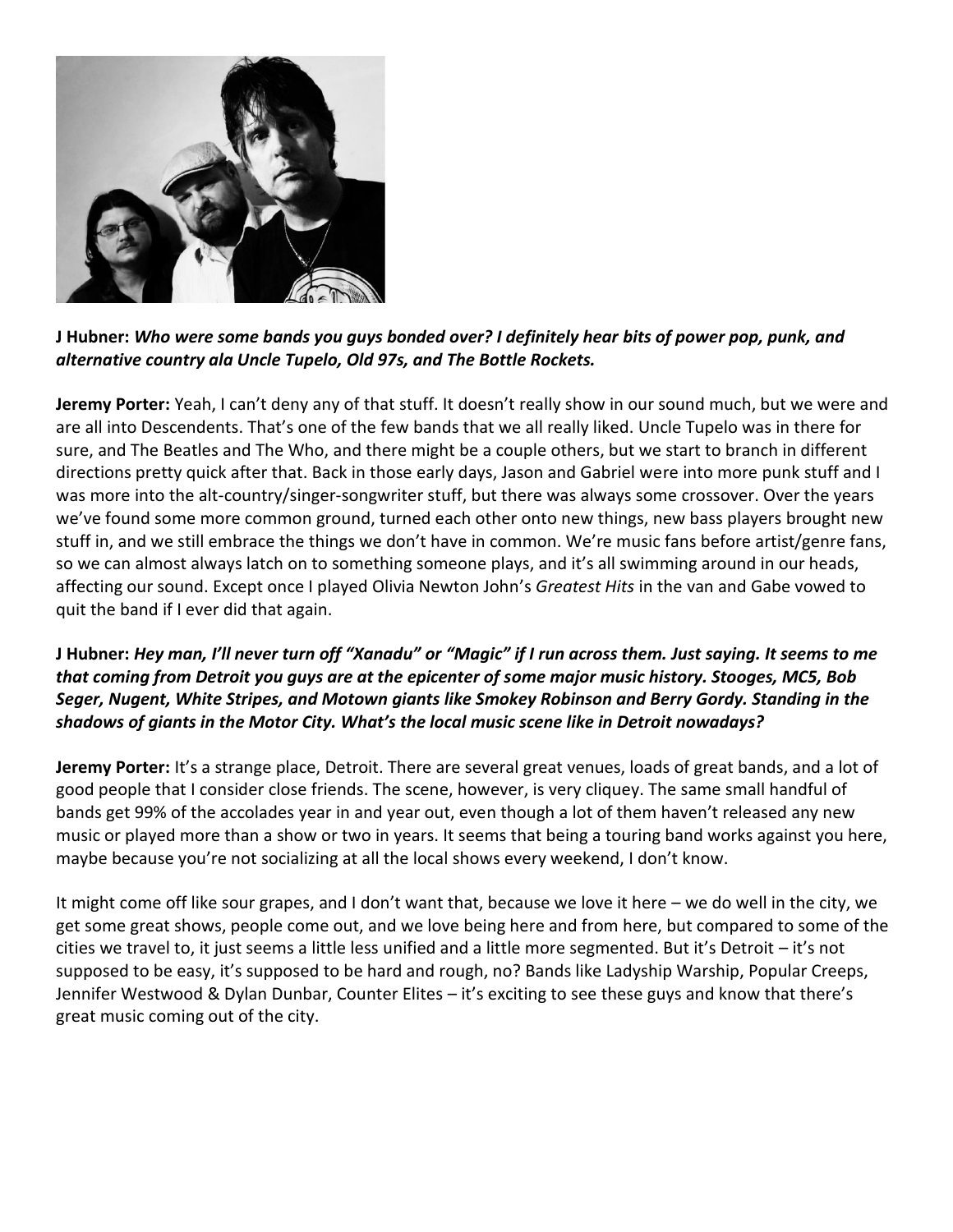

**J Hubner: The band recently released back in March a pretty staggering 3-CD collection of music, which included a curated set of tunes from the band's first 10 years, a rarities set, and a live gig recorded in Toronto. First, can you believe you've been a band for 10 years already? Second, going thru all of the outtakes and unreleased tracks did you find yourself wondering why some of them didn't make it onto proper LPs? And third, what is your all-time favorite live album?**

**Jeremy Porter:** Yeah, we're actually coming up on 12 years at this point, but who's counting? I built the band for longevity. I called it Jeremy Porter AND THE… for the sole reason that I wanted to be able to keep it going if/when members came in and out without losing momentum and traction, and it seems to be working. We're on bass player no. 4 now, and the band name has stayed the same and the shows and records keep getting better. What sometimes makes me take pause is to look around and see that most of the people I've played with over the years are retired from performing, if not playing altogether. The appeal wore off, life happened, and they've moved on. Those things haven't happened to me, and that is something I occasionally ponder.

OK, second – honestly, no… and the same applies to this compilation and almost all the deluxe edition reissues that have come out in the last few decades – be it the Stones, the Who, Replacements, X, Lemonheads, whoever. Bands put a lot of work into recording and sequencing albums and as the sessions progress and conclude the good stuff rises to the top and it's not all that hard for me to decide what isn't going to make the cut, and history is almost always on the side of those decisions. There are a few exceptions, but outtakes are outtakes for a reason, and sometimes they're great, they're fun, I'm glad people get to hear them, but I don't look back very often and think one of them would have been better on the record than one of the songs that made it.

And what was the third question? Oh yea – favorite live album. I have to go with Cheap Trick *…at Budokan – The Complete Concert* (not the original single LP, but the full-show double LP). *Live at Leeds* is right up there, the Deluxe Edition, again, with the complete concert, not the original culled and overdubbed release. I also love the UFO *Youngstown* Record Store Day release, and *The Jimi Hendrix Concerts*, which is amazing.

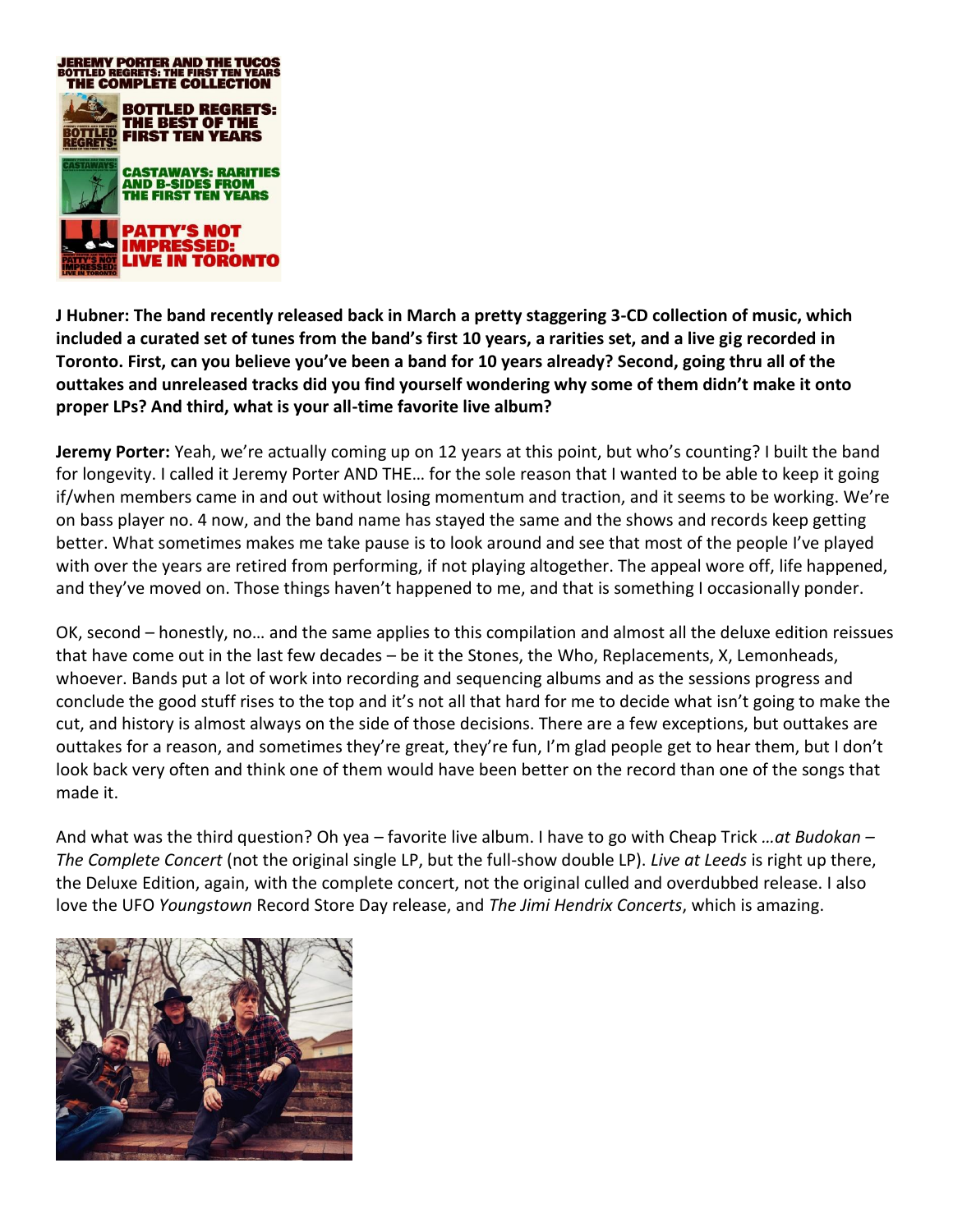# **J Hubner:** *On Thursday May 19th Jeremy Porter & The Tucos will be playing a gig with Fort Wayne's own Streetlamps For Spotlights at The Brass Rail. Have you played Fort Wayne before?*

**Jeremy Porter:** Yes, actually quite a few times. I've played there a couple times solo-acoustic, and The Tucos have played The Berlin (now The Ruin), and our last FTW show was at The Brass Rail, with the Raelyn Nelson Band. She's Willie's granddaughter, she rules and her band is amazing, and they've been great to us, bringing us down to Nashville to play. That show was awesome. Love The Brass Rail – it's one of those upper-Midwestern clubs that has great history and vibe.

### **J Hubner:** *What should folks expect to see at the Brass Rail on the 19th?*

**Jeremy Porter:** It'll be an upbeat set for sure. We'll pull mostly from our latest album *Candy Coated Cannonball*, but we'll hit every record and maybe do a new one or two. We'll do about 45 minutes, give or take, and get ya home in time to get a good night's sleep before work Friday. Openers Streetlamps for Spotlights are a great Fort Wayne band we met in Dayton, Ohio, I think, and we can't wait to watch them and hang out. I love them. I think it's their first show since before the pandemic.



# **J Hubner:** *You guys keep a pretty tight schedule, hitting Illinois on the 20th. When you have time in a town, what kind of stuff do you look for? Local record shops? Book shops? Breweries?*

**Jeremy Porter:** Whenever possible we like to hit record stores. We're all music junkies, and we like to shop and make sure stores have a copy of our record to sell too. It's not uncommon for Gabe and me to spend more at a local record store than we make at the gig. Record stores are part of the scene too, just like people like yourself who do write-ups, college radio stations, venues and bands. Time permitting, we might hit a guitar store or some touristy historical or rock and roll landmark or something. Sometimes there's a mandatory food stop – like Hattie B's in Nashville, or Starliner Diner near Columbus. Love Cindy's in Fort Wayne!

# **J Hubner:** *What are some essential road tunes for Jeremy Porter & The Tucos?*

**Jeremy Porter:** We just pass the aux-cable and pick records going around clockwise in the van. Sometimes we get in a theme – like a genre, or an era or whatever. Sometimes I'll hijack the iPod and play something specific for the city we're in – like Cheap Trick in Rockford, The Replacements in Minneapolis, or The Nils in Montreal. I